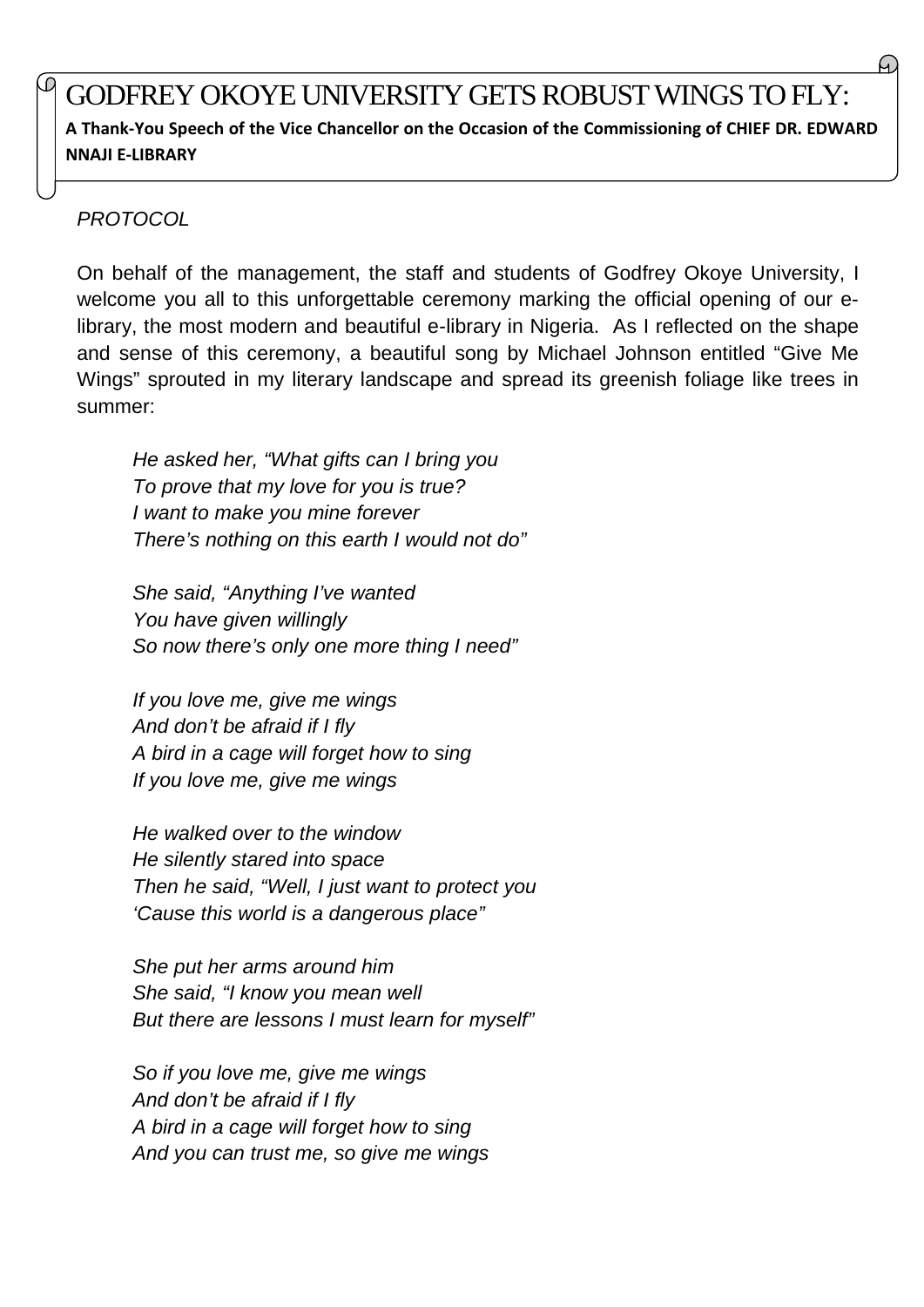*She said, "Up above the clouds You can see forever And I know you and I can learn to fly together"*

*If you love me, give me wings Don't be afraid if I fly A bird in a cage will forget how to sing And you can trust me, so give me wings*

*If you really love me Give me wings*

Each time I look at this e-library, its wing-shaped form, its inspiring pictures, magnificent furniture and computers with all e-learning facilities, I nod my hairless head and smile. I often catch myself in my soliloquy muttering these words: Yes we've got wings to fly.

With this e-library our beloved friend Senator Gil Nnaji has, through National Information Technology Development Agency (NITDA), given this university and students wings to fly. There are no better wings to fly into all fields of human knowledge, into hidden caves and crevices of ancient knowledge and wisdom, into the archives of past and present scientific discoveries and inventions, into the hermitage of spiritual leaders and monks, into history of ideas and ideologies, into the world of politics and international relations, than the wings of online resources and internet facilities provided in this library. With this e-library, we've got the wings to fly. And we will fly. Echoing the words of Winston Churchill, I dare to say: we will fly in the air. We will fly on the land. We will fly under water. Yes, we will fly.

I thank the facilitator of this project, our distinguished Senator Gil Nnaji. I recall vividly my first meeting with him in Frankfurt on my way back from Austria. We talked about Godfrey Okoye University and the need to empower our people with opportunities for development, which computers and the internet offer. During our brief chat, I was convinced that I had met a politician who could be quite different from the others. He did not drench me with a waterfall of promises but rather listened and nodded his head. He simply said he would do something without any further specifications. Before this e-library he had donated 100 laptops to the university and 20 desktop computers for our library with solar panels and inverter to power them.

Senator Gil Nnaji is certainly not a man of many words. What name are we going to give a man who does a lot and says little? Senator Nnaji is not "ekwueme" because he does not even say what he does. Like Christ he allows his words to speak for him.